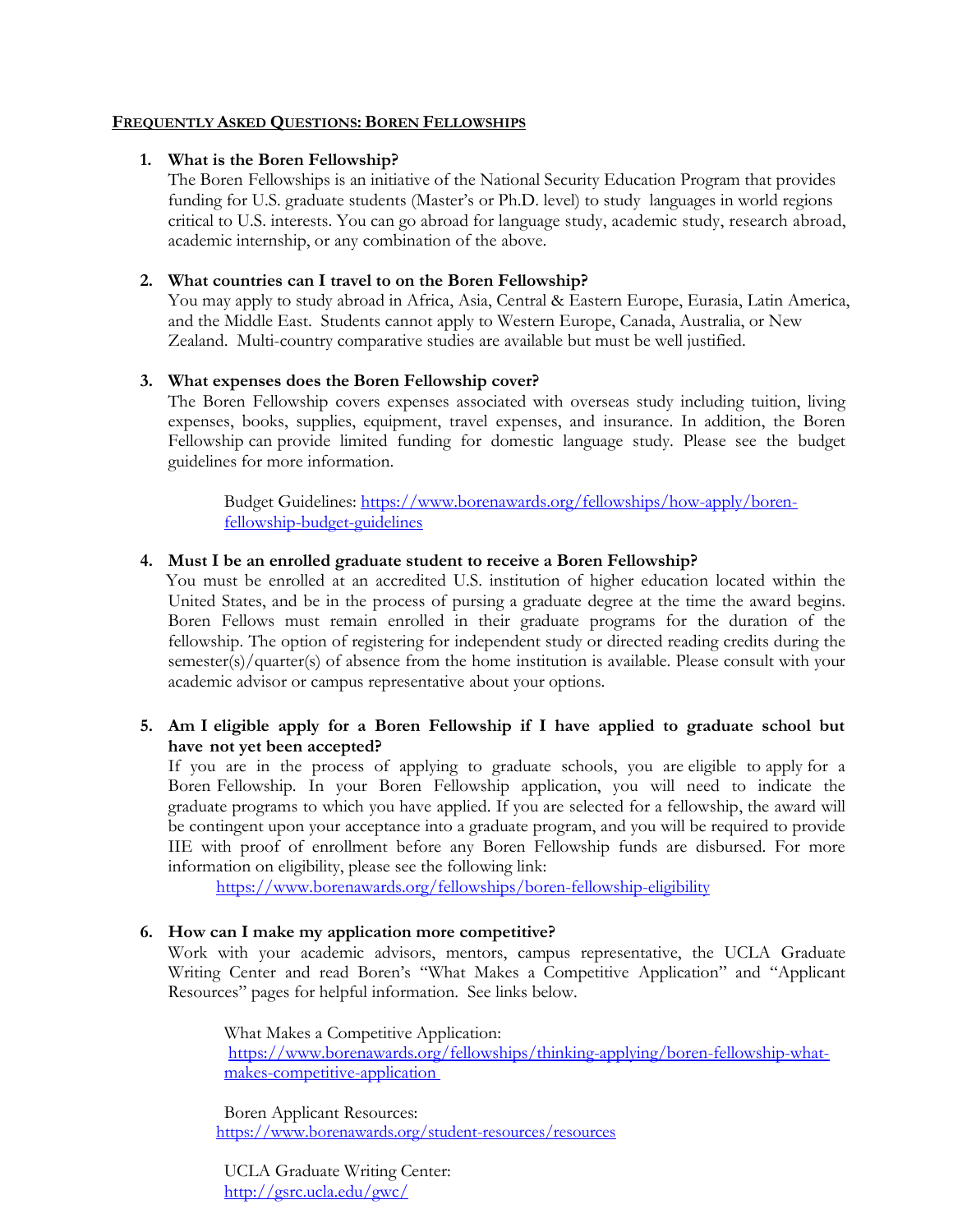## **7. Is a foreign language component required for all Boren Fellows?**

Yes. Foreign language study is a key element in all Boren proposals. The language you choose should be appropriate to the country in which you plan to study. Boren is committed to both new language acquisition and improvement of language competence.

## **8. Is there a language proficiency requirement for Boren Fellowship applicants?**

For most languages, there are no language proficiency requirements. Your study program should be appropriate for your language ability. In the cases of Spanish and French, there are language proficiency requirements; click the below link for a full explanation.

Language Requirements: [https://www.borenawards.org/fellowships/thinking-applying/boren-fellowship-what-](https://www.borenawards.org/fellowships/thinking-applying/boren-fellowship-what-languages-can-i-study) [languages-can-i-study](https://www.borenawards.org/fellowships/thinking-applying/boren-fellowship-what-languages-can-i-study) 

**9. If my proposed country, language, and/or field of study are not on the preferred list, should I still apply?** 

We encourage applications for study in non-preferred countries, languages, and fields of study when the applicant can make a compelling argument that such increased understanding and appreciation of that particular country, language, and/or field of study contributes to U.S. national security and the goals of the Boren Fellowship.

### **10. If I cannot go overseas for 6 months or longer, should I still apply?**

Yes. While the Boren Fellowships have a preference for 6 months or longer overseas, applicants can apply with a minimum stay of 12 weeks. Those in the STEM (science, technology, engineering, and mathematics) fields are especially encouraged to apply. In your application, explain why you have chosen to go overseas for a shorter period, whether it is because of your class sequence, participation in a particular sport, familial responsibilities, or other compelling reasons.

### **11. May I apply to study in a country with a State Department Travel Warning?**

 you decide to do so, you must be willing to sign a waiver. In certain countries, further Yes. You may study in a country with a current State Department Travel Warning; however, if restrictions may apply, including possible outright prohibition on using the Boren Fellowship in a particular country. In such cases, IIE will work with the Fellow to find an alternate program.

State Department Travel Warnings: <https://travel.state.gov/content/travel/en/traveladvisories/traveladvisories.html>

# **12. Must I study overseas?**

Yes. All Boren Fellowships must include an overseas component. The duration may be as short as 12 weeks or as long as one year.

### **13. Can I use my Boren Fellowship to work or participate in an internship overseas?**

You can participate in an internship if it is an integrated and meaningful component of your academic program. However, you may not accept paid employment while abroad. In addition, you cannot intern with U.S. or foreign government agencies.

### **14. May I apply for a Boren Fellowship before I have a letter of overseas affiliation?**